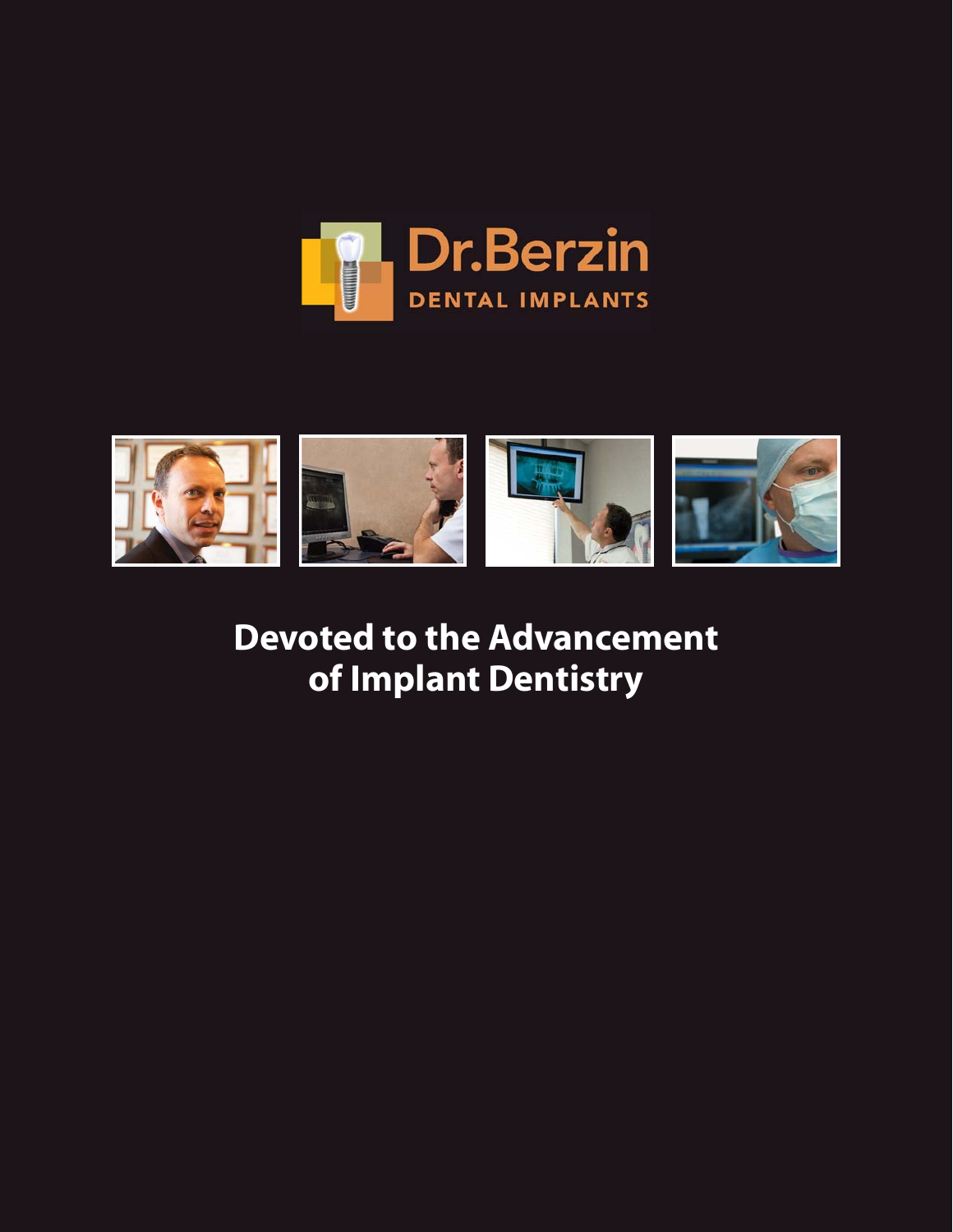

## **Devoted to the Advancement of Implant Dentistry**

Our ultimate goal is to provide you and your patients with the highest standards in implant case planning and success. We achieve this through state-of-the-art facilities (including on-premises 3D cone beam CT scans), a highly trained, caring staff and a patient-focused approach to treatment that gives patients their freedom and confidence back.



**We consider our office an extension of yours and appreciate that you entrust the care of your patients to us.** 

## **Welcome to Dr. Berzin Implants, a Highly Dedicated, Comprehensive, One-Stop Dental Implant Facility.**

We're devoted to the advancement of implant dentistry and are dedicated to working with patients and dentists to create gorgeous smiles and permanent, natural-feeling teeth patients dream of ... including immediate smile procedures and teeth in one day.



## **Dr. Lion Berzin,B.D.S.**

*Diplomate of the American Board of Oral Implantology/Implant Dentistry*

*Diplomate of the International Congress of Oral Implantologists*

*Fellow of the American Academy of Implant Dentistry* 

Dr. Berzin is an award-winning general dentist who has received recognition for his work in pharmacology, oral and maxillofacial surgery, and implant dentistry. He combines nearly two decades of experience with careful innovation and cutting-edge technology to create the gorgeous smiles his patients dream of. His reputation for excellence has spread from his patients and referring doctors throughout the entire implant dentistry field. That reputation, along with his numerous international credentials and accolades, has elevated him to the top echelon of oral implantology.

Dr. Berzin is actively involved in advancing the field of implant dentistry. He holds Diplomate status at the American Board of Oral Implantology/Implant Dentistry, where he currently serves as an examiner. He holds Diplomate status at the International Congress of Oral Implantologists. He is a Fellow of the American Academy of Implant Dentistry and serves as a District Officer on the Central District. Dr. Berzin is also on Faculty with the Misch International Implant Institute Canada, and is actively involved with numerous dental implant organizations and study clubs.

Beyond his impeccable designations and accolades, Dr. Berzin prides himself in being a people person and treats all patients as individuals. He takes time to listen to patients, understand their needs and concerns and makes sure they achieve their goals.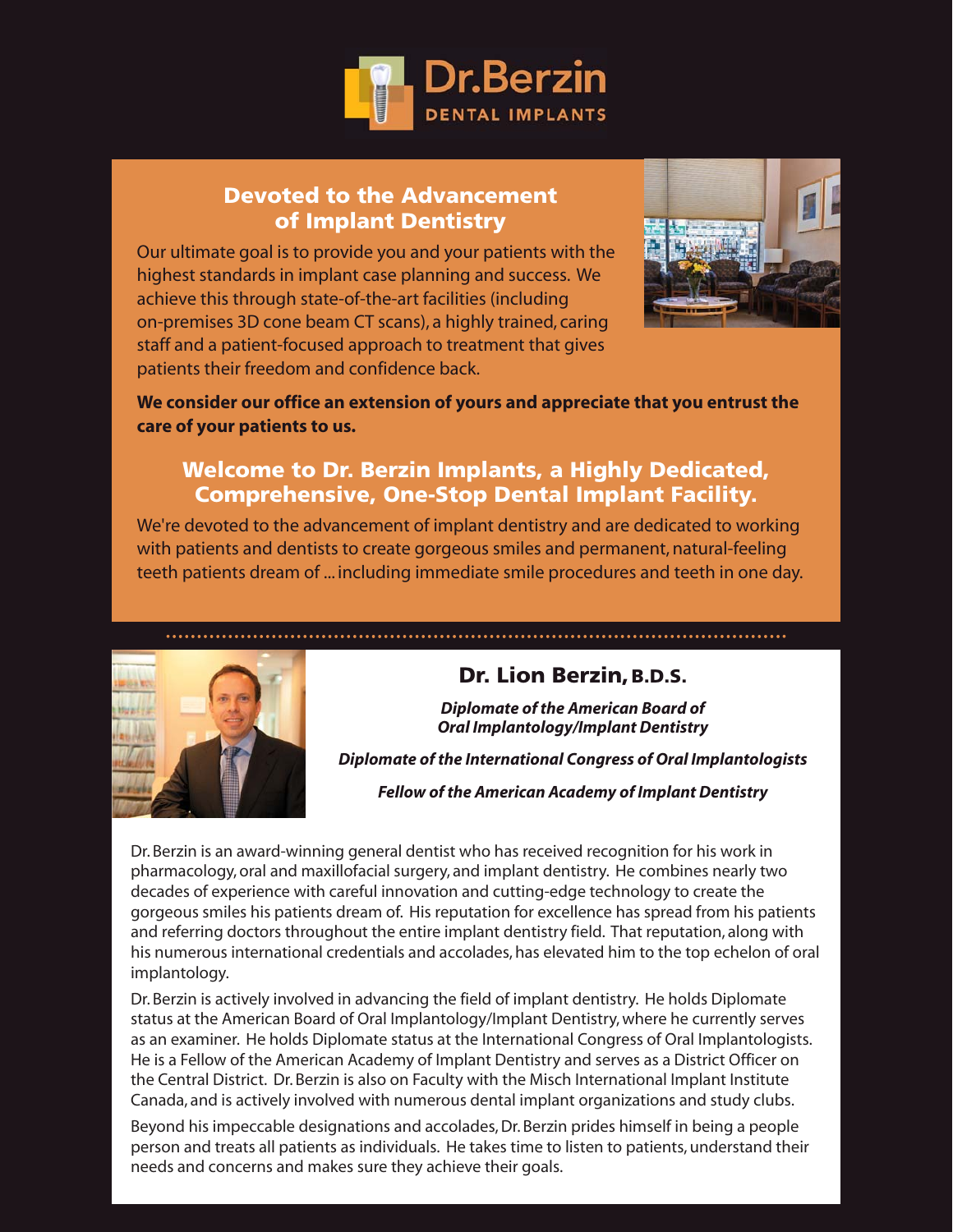

# **Implant Philosophy**

Dr. Berzin believes that for maximum implant success, implant dentistry should be a **restoratively driven discipline**. The ideal implant position should be determined based on the final prosthetic design and the ease of the restorative phase for the referring dentist.

This approach is supported by a complete team-patient

collaboration, the utilization of the latest technology, thorough pre-planning, and a continued focus on patient comfort and safety.

As the referring dentist, you will be fully involved and in charge of each patient's case to the extent you so desire, from initial diagnostics to prosthetic rehabilitation.

Dr. Berzin follows a conservative, minimally invasive approach to surgery. Patients are evaluated on a case-by-case basis to determine their suitability for immediate implants (teeth in one day) or if a more traditional approach is required.

# **Restoratively Driven Implant Placement 3D Cone Beam CT Scanner**

Dr. Berzin incorporates an in-office Carestream 9300 3D Cone Beam CT scanner and imaging system into his case-planning protocol. This state-of-the-art technology offers many advantages over traditional radiographic pre-treatment methods.

## **Benefits Include:**

- *• Fast, impeccably accurate, real-time 3D images*
- *• High-resolution images of head, neck and teeth with unprecedented detail*
	- *• Rapid scan time with low radiation dose*
	- *• Full compatibility with implant planning software*

### **Implant Planning Software**

Implant planning software allows Dr. Berzin to accurately plan the ideal implant position. A Surgical Guide may be fabricated to ensure a more controlled, accurate, predictable and minimally invasive surgery. 3D guided implant surgery aids Dr. Berzin in enhancing aesthetic outcomes and reducing potential complications. Dr. Berzin also utilizes implant planning software in order to enhance communication with patients, doctors and dental labs, ultimately improving patient confidence and satisfaction.

# **Patient Comfort and Safety**

To ensure the safety of patient care and comfort, Dr. Berzin offers a full range of sedation modalities including, inhalational, oral and IV sedation. Dr. Berzin's team is extensively trained and upholds the most stringent sterilization and disinfection standards.



*Pre-Planning Eases Implant Placement*

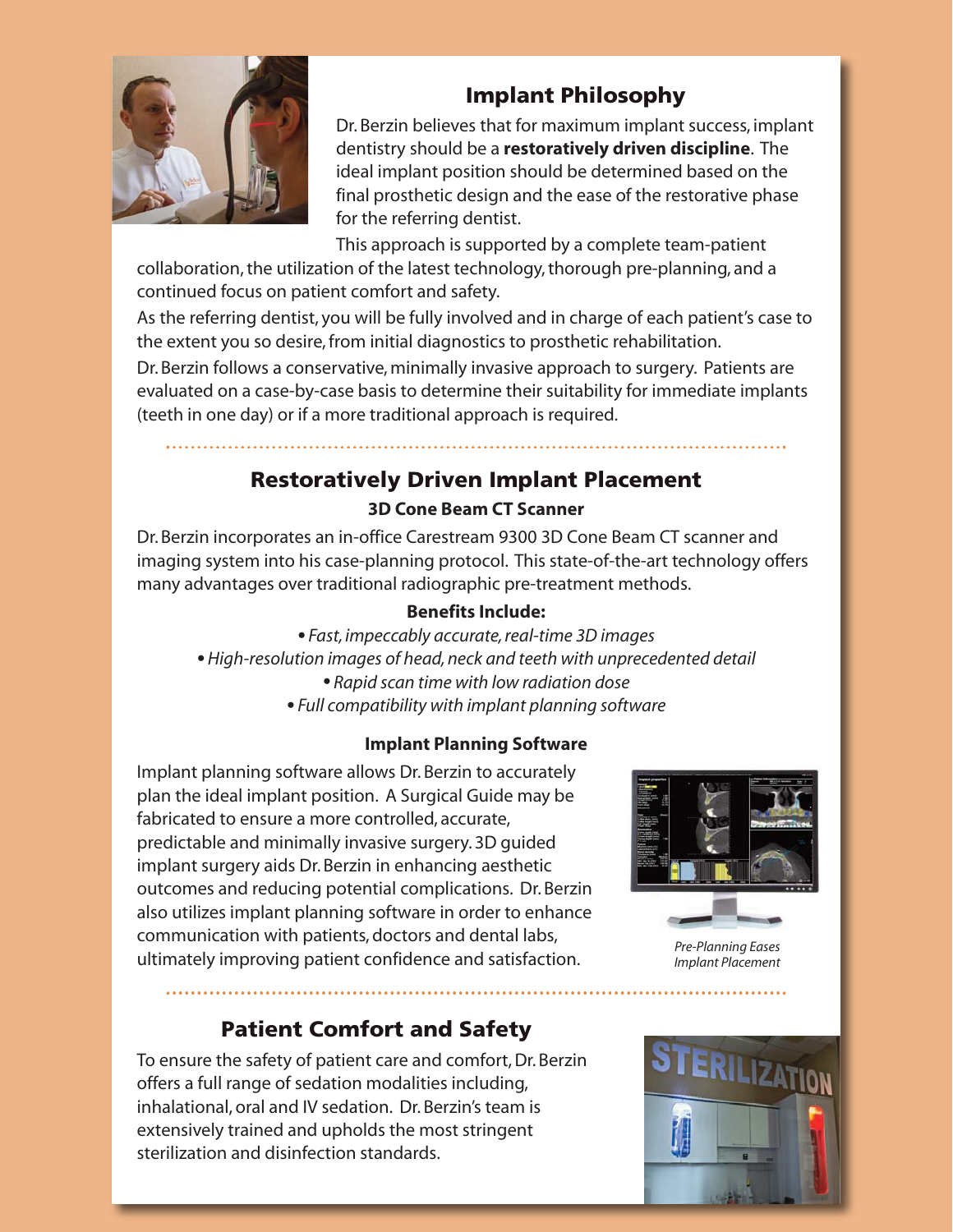### **Case Study: Single Anterior Tooth Replacement**



**Figure 1a.** The patient presented with subgingival fracture of tooth 21.



**Figure 1c.** An immediate implant is placed in ideal position according to preplanned prosthetic parameters with bone graft in the extraction site.



**Figure 1b.** Atraumatic extraction of tooth 21 is performed to preserve bone volume and tissue contour.



**Figure 1d.** After a 4 month healing period, the implant was restored with a PFM crown, exhibiting stable gingival contours and papillae aligned with the remaining dentition.



**Figure 1e.** Radiograph of the restored implant after a 6 year follow-up exhibiting stable bone levels.

#### **Case Study: Posterior Maxillary Multiple Tooth Replacement with Sinus Augmentation**



**Figure 2a**. The patient presented with teeth 16 and 17 missing in the posterior maxilla.



**Figure 2c.** Implants were placed into the grafted region of teeth 16 and 17 in ideal position predetermined according to prosthetic parameters.



procedure was performed to increase available bone height prior to implant placement.



**Figure 2d.** After a 6 month healing period, implants were restored with splinted PFM crowns.



**Figure 2e.** Radiograph of the restored implants after 7 years in function exhibiting stable bone levels.

### **Case Study: Posterior Maxillary and Mandibular Multiple Tooth Replacement**



**Figure 3a.** The patient presented with multiple teeth missing in the posterior maxilla and mandible.



**Figure 3b.** The initial radiograph indicated insufficient bone in the posterior regions. Sinus augmentation was performed bilaterally in the maxilla and block grafts were performed in the mandible to increase bone volume prior to implant placement.





**Figure 3c i) & ii).** Multiple implants were placed in the posterior maxilla and mandible. Customized abutments were utilized. Anterior teeth were also restored with porcelain restorations during the healing phase.



**Figure 3d.** After a 6 month healing period, posterior maxillary and mandibular implants were restored with splinted zirconia crowns, reestablishing posterior support, aesthetic harmony and function.



**Figure 3e.** Radiographs of the restored implants exhibiting stable bone levels after 3 years in function.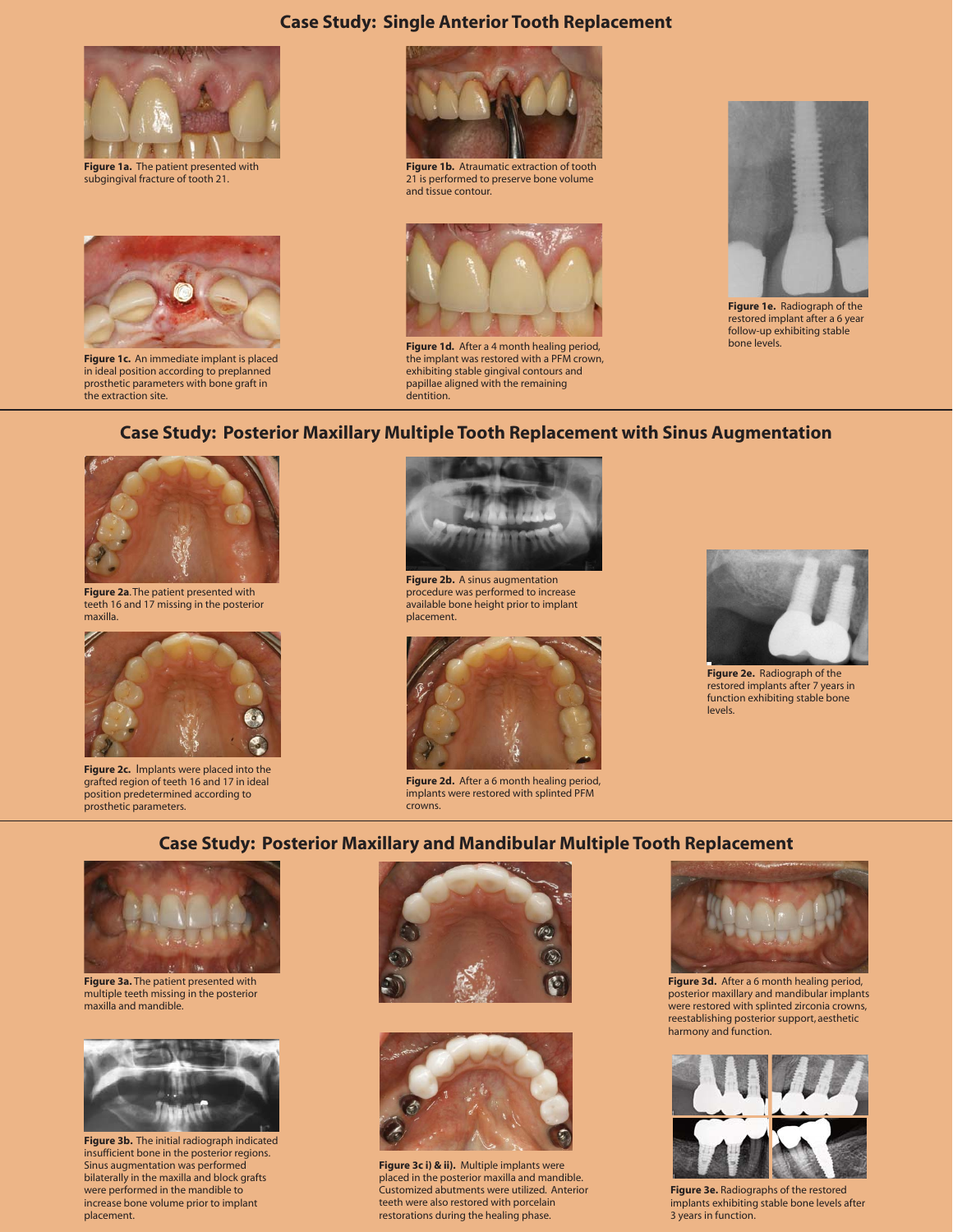### **Case Study: Mandibular Implant Supported Fixed Hybrid Restoration**



**Figure 4a.** The patient presented with complete edentulism, with severe ridge resorption depicting mental foramina at the crest of the ridge rendering the patient unable to function with a complete removable mandibular denture.



**Figure 4c.** After a 4 month healing period, the mandibular implants were restored with a fixed hybrid prosthesis.



**Figure 4b.** Five implants were placed between the mental foramina in the mandible, maximizing antero-posterior spread, according to predetermined prosthetic parameters.



**Figure 4d.** Frontal view of the mandibular implant supported hybrid prosthesis and complete removable maxillary denture.



**Figure 4e.** A radiograph of the mandibular implants after 4 years in function exhibiting stable bone levels and alleviating compression of the mental nerves.

#### **Case Study: Complete Maxillary Tooth Replacement with a Fixed Prosthesis**



**Figure 5a**. The patient presented with an edentulous maxilla, requesting a fixed<br>prosthesis to restore function and aesthetics



**Figure 5c.** 10 implants with healing abutments after a 6 month healing period exhibiting healthy attached keratinized gingiva surrounding all implant sites.



Figure 5b. A surgical guide generated from a cone beam CT was utilized to facilitate multiple implant placement and a sinus augmentation.



**Figure 5d.** The implants were restored with a CAD/CAM milled screw-retained zirconia bridge.





**Figure 5e i) & ii).** Frontal view and radiograph after 3 years in function exhibiting healthy and stable soft and hard tissues.

### **Case Study: Complete Maxillary and Mandibular Tooth Replacement with Fixed Prostheses**



**Figure 6a.** The patient presented with an unrestorable dentition in both the maxilla and mandible, requesting fixed prostheses to reestablish health, function and aesthetics. The patient underwent a full clearance, alveolectomy, 8 maxillary and 7 mandibular implant placements, which supported immediate, fixed, full-arch, screw-retained, transitional implant supported restorations on the same day.



**Figure 6b.** Maxillary implants, with immediate fixed transitional screw-retained prosthesis removed after a 6 month healing period, exhibiting healthy attached keratinized gingiva surrounding the implants.



**Figure 6c.** Mandibular immediate fixed transitional screw-retained prosthesis after a 6 month healing period.



**Figure 6d.** Implant supported full mouth rehabilitation completed with maxillary and mandibular CAD/CAM milled full-arch zirconia scew-retained bridges reestablishing health, function and aesthetics.



**Figure 6e.** Panoramic radiograph after 3 years in function exhibiting stable bone levels and prosthetics.